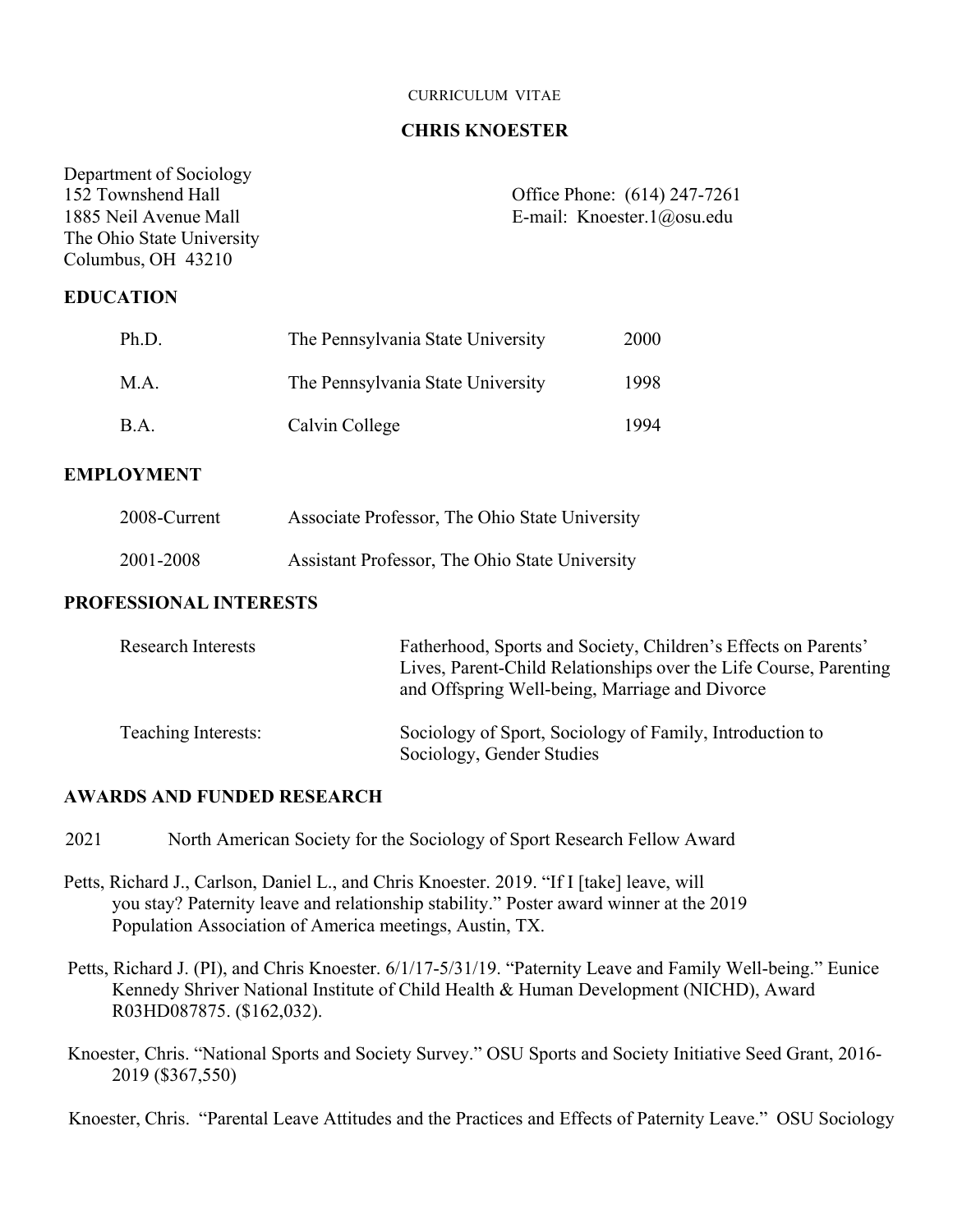Department Seed Grant, 2016-2017 (\$24,718).

- Knoester, Chris. "Honors course enrichment grant." Pressey Honors Endowment for the University Honors & Scholars Center at The Ohio State University, 2006-2007 (\$500).
- Knoester, Chris. "Exploring the effects of fatherhood for men's lives." OSU Sociology Department Research and Awards Committee, 2004-2005. GRA funding in 2004-2005 for 2-3 Quarters.
- Knoester, Chris. "Exploring the effects of fatherhood experiences on single, cohabiting, and married men's lives." The Ohio State University College of Social and Behavioral Sciences Seed Grant, 2003-2004 (\$19,045).
- 1998- 2000 Graduate Student Traineeship (funded by the National Institutes of Health)

# **DATA COLLECTION**

- Knoester, Chris. 2019. The 2018-19 National Sports and Society Survey [Dataset]. The Center for Human Resource Research at The Ohio State University [Distributor]. In preparation for public release. \*PI work involved 3+ years of study design, survey instrument creation and testing, monitoring of data collection, and data cleaning.
- Knoester, Chris, and Elizabeth C. Cooksey. 2020. "The National Sports and Society Survey methodological summary." SocArXiv. doi:10.31235/osf.io/mv76p.

### **PEER-REVIEWED JOURNAL PUBLICATIONS**

(\*=graduate student coauthor; \*\*=undergraduate student coauthor;  $\land$ =former mentee)

- Warner\*, Mariah, and Chris Knoester. 2022. "When kids hitting each other is okay: Examining U.S. adult support for youth tackle football." Online first in *Social Currents*. doi:10.1177/23294965221074017
- Tompsett\*, James, and Chris Knoester. 2022. "The making of a college athlete: High school experiences, socioeconomic advantages, and the likelihood of playing college sports." *Sociology of Sport Journal*. 39(2):129-140.
- Allison, Rachel, Knoester, Chris, and B. David Ridpath. 2022. "Public opinions about paying college athletes and athletes protesting during the national anthem." *Du Bois Review: Social Science Research on Race* 19(1):61-83.
- Knoester, Chris, Ridpath, B. David, and Rachel Allison. 2022. "Should athletes be allowed to protest during the national anthem? An analysis of public opinions among U.S. adults." *Sociology of Sport Journal* 39(1):23-34.
- Li\*, Qi, Knoester, Chris, and Richard J. Petts^. 2022. "Attitudes about paid parental leave in the United States." *Sociological Focus* 55(1):48-67.
- Knoester, Chris, and Qi Li\*. 2022. "Preferences for paid paternity leave availability, lengths of leave offerings, and government funding of paternity leaves in the U.S." *Sociological Perspectives* 65(2):374-397.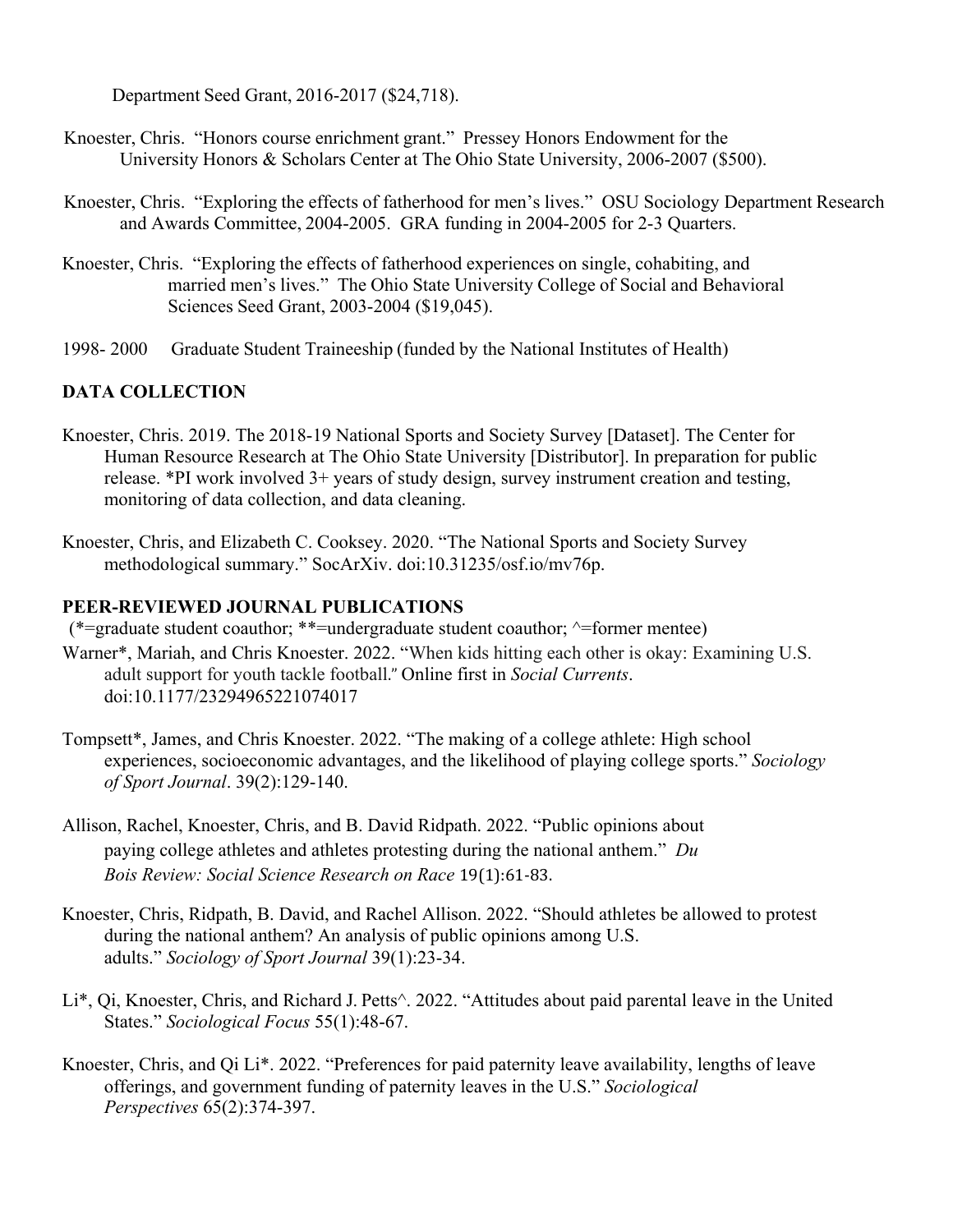- Knoester, Chris, and Rachel Allison. 2021. "Family cultures of sport and physical activity and the physical activity, sports participation, and subjective health of 15 year olds in the U.S." Online first in *Leisure Studies*. doi:10.1080/02614367.2021.2014940
- Sutton\*, Frances S., and Chris Knoester. 2021. "U.S. women's sport consumption and self-identified fandom: An exploration of social structural and sociocultural antecedents." Online first in *International Review for the Sociology of Sport*. doi:10.1177/10126902211068272
- Knoester, Chris, and Evan Davis\*. 2021. "Patriotism, competition, nationalism, and respect for the military in U.S. sports: Public recognition of American Institutionalized Sports Nationalism." Online first in the *International Review for the Sociology of Sport*. doi:10.1177/10126902211048769
- Knoester, Chris, and Rachel Allison. 2021. "Sexuality, sports-related mistreatment, and adults' sports involvement." Online first in *Leisure Sciences*. doi:10.1080/01490400.2021.1895009
- Li\*, Qi, Knoester, Chris, and Richard J. Petts^. 2021. "Cross-national attitudes about paid parental leave offerings for fathers." Online first in *Social Science Research* doi:10.1016/j.ssresearch.2021.102540
- Heffer\*\*, Holly, and Chris Knoester. 2021. "The implications of gender, socioeconomic statuses, and healthy behaviors for teenagers' subjective health." *Sociological Spectrum* 41(6):423-437.
- Knoester, Chris, Li\*, Qi, and Richard J. Petts^. 2021. "Attitudes about paid parental leave: Cross-national comparisons and the significance of gendered expectations, family strains, and extant leave offerings." *International Journal of Comparative Sociology* 62:181-202.
- Knoester, Chris, and Carter Rockhill\*. 2021. "Multiculturalism and antiracism in Sports? U.S. public opinions about Native American team names and mascots and the use of hijabs in sports." *Socius*: *Sociological Research for a Dynamic World* 7:1-16.
- Allison, Rachel, and Chris Knoester. 2021. "Gender, sexual, and sports fan identities." *Sociology of Sport Journal* 38:310-321.
- Petts^, Richard J., Carlson^, Daniel L., and Chris Knoester. 2021. "Fathers' time off work after the birth of a child and relationship dissolution among socioeconomically disadvantaged U.S. fathers." *Sociological Focus* 54:201-222.
- Knoester, Chris, and B. David Ridpath. 2021. "Should college athletes be allowed to be paid? A public opinion analysis." *Sociology of Sport Journal* 38:399-411.
- Petts^, Richard J., Knoester, Chris, and Jane Waldfogel. 2020. "Fathers' paternity leave-taking and children's perceptions of father-child relationships in the United States." *Sex Roles* 82:173-188.
- Petts<sup> $\wedge$ </sup>, Richard J. and Chris Knoester. 2020. "Are parental relationships improved if fathers take time off of work after the birth of a child?" *Social Forces* 98:1223- 1256.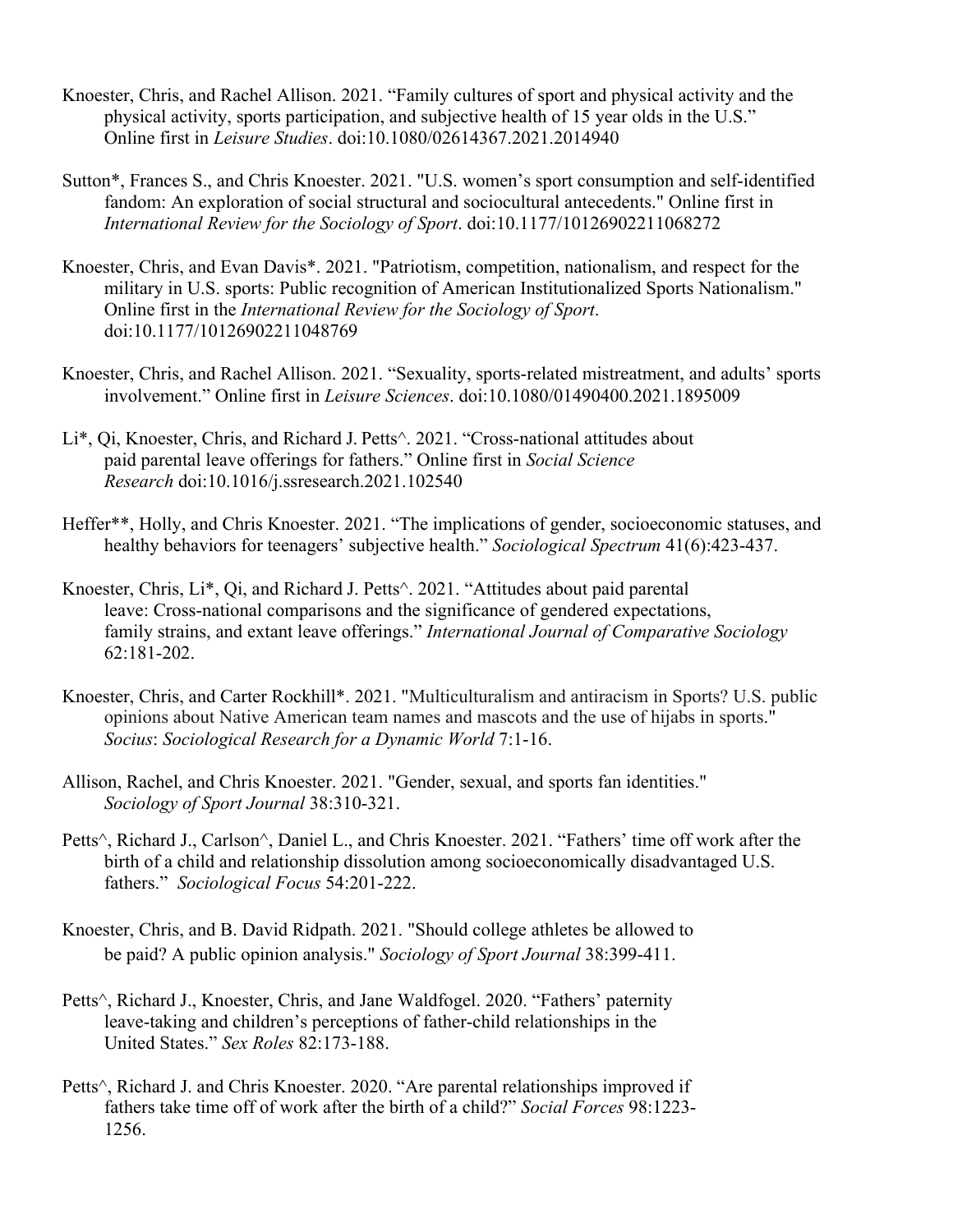- Knoester, Chris, and Victoria T. Fields\*\*. 2020. "Mother-child engagement in sports and outdoor activities: Intensive mothering, purposive leisure, and implications for health and relationship closeness." *International Review for the Sociology of Sport* 55(7):933-952.
- Petts^, Richard J., Carlson^, Daniel L., and Chris Knoester. 2020. "If I [take] leave, will you stay? Paternity leave and relationship stability." *Journal of Social Policy* 49:829-849.
- Petts^, Richard J., Knoester, Chris, and Qi Li\*. 2020. "Paid paternity leavetaking in the United States." *Community, Work, & Family* 23:162-183.
- Knoester, Chris, and Theo Randolph\*\*. 2019. "Father-child sports participation and outdoor activities: Patterns and implications for health and father-child relationships." *Sociology of Sport Journal* 36:322-329*.*
- Knoester, Chris, Petts^, Richard J., and Brianne Pragg\*. 2019. "Paternity leave-taking and father involvement among socioeconomically disadvantaged fathers." *Sex Roles* 81:257- 271.
- Petts^, Richard J., and Chris Knoester. 2019. "Paternity leave and parental relationships: Variations by gender and mothers' work statuses." *Journal of Marriage and Family* 81:468-486.
- Petts^, Richard J., and Chris Knoester. 2018. "Paternity leave-taking and father engagement." *Journal of Marriage and Family* 80:1144-1162.
- Knoester, Chris, and Richard J. Petts^. 2017. "Fathers' parenting stress after the arrival of a new child." *Family Relations* 66:367-382.
- Pragg\*\*, Brianne, and Chris Knoester. 2017. "Parental leave use among disadvantaged fathers." *Journal of Family Issues* 38:1157-1185.
- Qian\*, Yue, and Chris Knoester. 2015. "Parental status and subjective well-being among the currently married in China." *Journal of Family Issues* 36:1351-1376.
- Carlson\*, Daniel J., and Chris Knoester. 2011. "Family structure and the intergenerational transmission of gender ideology." *Journal of Family Issues* 32:709-734.
- Eggebeen, David J., Drew, Jeffrey, and Chris Knoester. 2010. "Fatherhood and men's lives at middle age." *Journal of Family Issues* 31:113-130.
- Knoester, Chris, Petts\*, Richard J., and David J. Eggebeen. 2007. "Commitments to fathering and the well-being and social participation of new fathers." *Journal of Marriage and Family* 69:991-1004.
- Cunningham\*, Anna and Chris Knoester. 2007. "Family structure, gender, and parents' psychological well-being." *Sociological Inquiry* 77:264-287.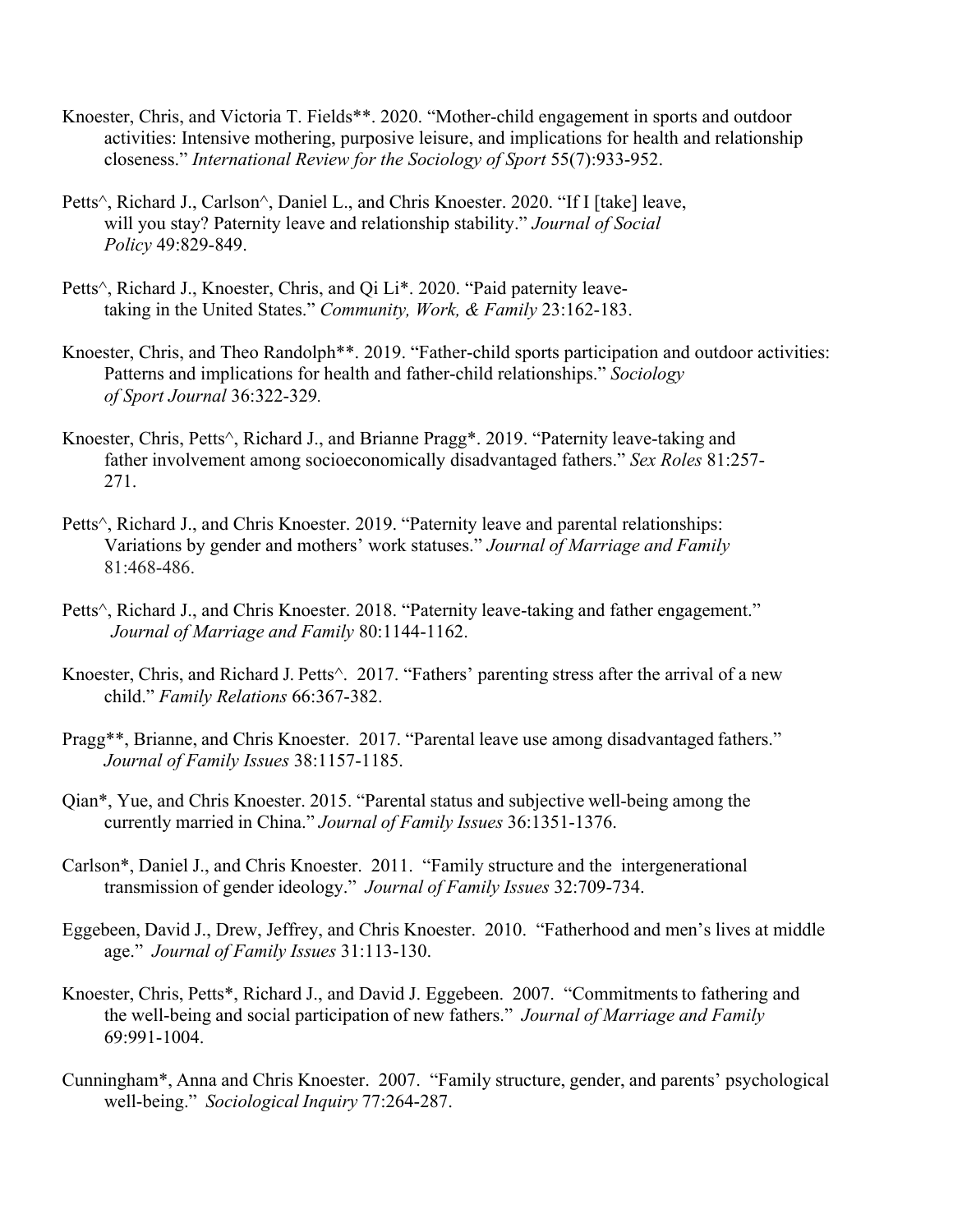- Petts\*, Richard J., and Chris Knoester. 2007. "Parents' religious heterogamy and children's wellbeing." *Journal for the Scientific Study of Religion* 46:373-389.
- Knoester, Chris, and David J. Eggebeen. 2006. "The effects of the transition to parenthood and subsequent children on men's well-being and social participation." *Journal of Family Issues* 27:1532-1560.
- Knoester, Chris, Haynie, Dana L., and Crystal M. Stephens\*. 2006. "Parenting practices and adolescents' friendship networks." *Journal of Marriage and Family* 68:1247-1260.
- Knoester, Chris and Dana L. Haynie. 2005. "Community context, social integration into family, and youth violence." *Journal of Marriage and Family* 67:767-780.
- Knoester, Chris. 2003. "Implications of childhood externalizing problems for young adults." *Journal of Marriage and Family* 65:1073-1080.
- Knoester, Chris. 2003. "Transitions in young adulthood and the relationship between parent and offspring well-being." *Social Forces* 81:1431-1457.
- Eggebeen, David J. and Chris Knoester. 2001. "Does fatherhood matter for men?" *Journal of Marriage and Family* 63:381-393.
- Knoester, Chris and Alan Booth. 2000. "Barriers to divorce: When are they effective? When are they not?" *Journal of Family Issues* 27:78-99.

# **BOOK CHAPTERS**

- Knoester, Chris. 2021. "NCAA amateurism appears immune to COVID-19 despite tide in public support for paying athletes having turned." In *Reference Shelf: College Sports* (pp. 145-148), H.W. Wilson. (Reprint of the original 2020 article in *The Conversation*, November 30).
- Eggebeen, David J., Knoester, Chris, and Brandon McDaniel. 2012. "The implications of fatherhood for men." In N. Cabrera and C. Tamis-LeMonda (Eds.) *Handbook of Father Involvement: Multidisciplinary perspectives.* Routledge Academic.
- Cunningham, Anna and Chris Knoester. 2010. "The Psychological Well-being of Single Parents," Ch. 10 (pp. 136-157), in *Focus on Single-parent Families: Past, Present, and Future*, Annice D. Yarber and Paul M. Sharp (Eds.), Santa Barbara, CA: Praeger (Reprint of "Family structure, gender, and parents' psychological well-being." *Sociological Inquiry* 77:264-287).
- Knoester, Chris and Tanya L. Afifi. 2001. "Reviewing couples in conflict: What needs to change?" In A. Booth, A. Crouter, and M. Clements (Eds.) *Couples in Conflict.* Mahwah, NJ : L. Erlbaum Associates
	- -- Reprinted in 2016 as Ch. 17 (pp. 281-298), in *Couples in Conflict: Classic Edition*, A. Booth, A. C. Crouter, M. L. Clements, & T. Boone-Holiday (Eds.), New York: Routledge.

#### **PUBLIC SOCIOLOGY**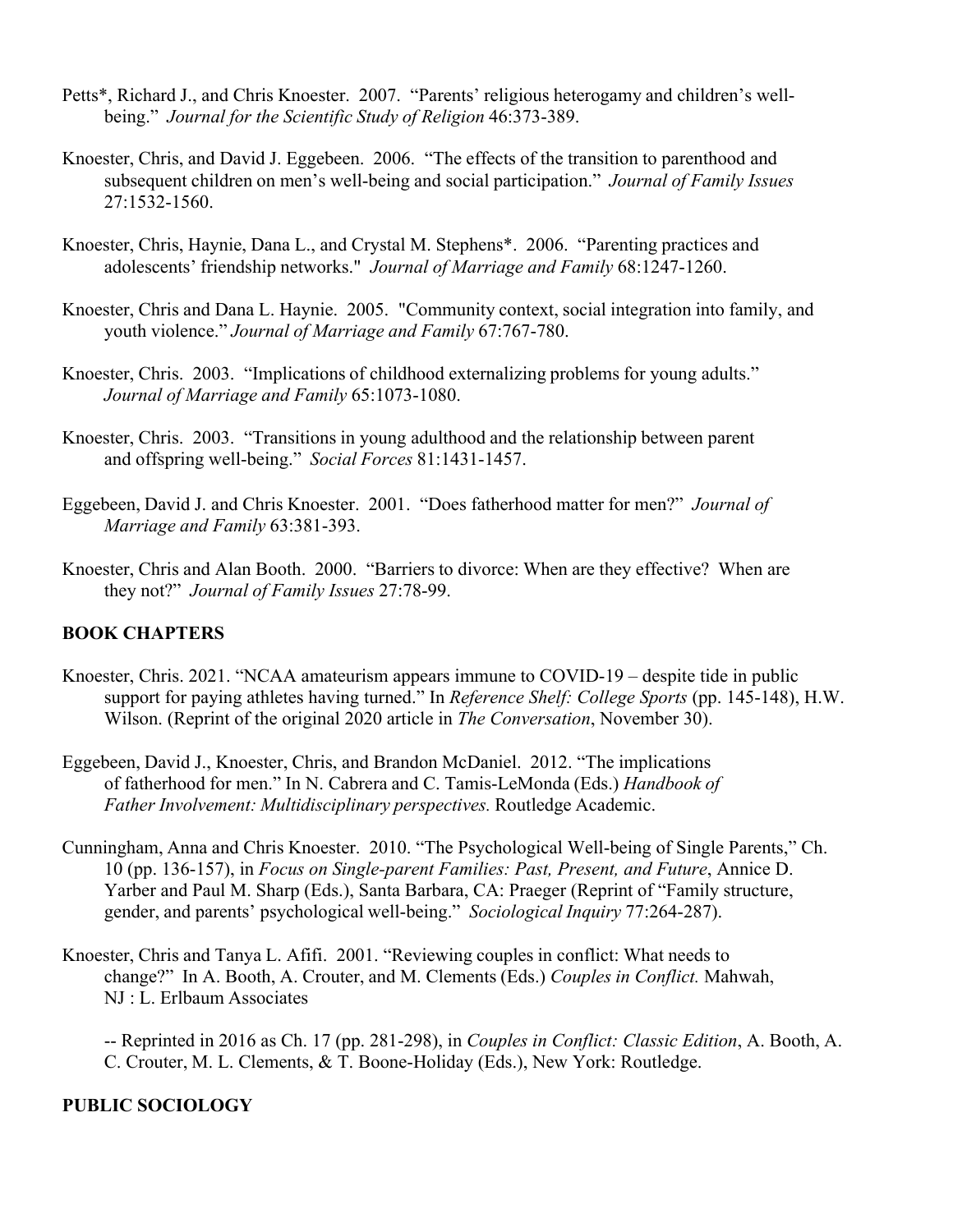- Knoester, Chris. 2022. "Sports offer opportunities to bring people together, but initiatives to change team names, traditions still often resisted." *The Plain Dealer* and on Cleveland.com, May 22. https://www.cleveland.com/opinion/2022/05/sports-offer-opportunities-to-bringpeople-together-but-initiatives-to-change-team-names-traditions-still-oftenresisted-chris-knoester.html
- Hextrum, Kirsten, Knoester, Chris, and James Tompsett. 2021. "Why some college sports are often out of reach for students from low-income families." *The Conversation*, October 4. https://theconversation.com/why-some-college-sportsare-often-out-of-reach-for-students-from-low-income-families-167334
- Ridpath, B. David, and Chris Knoester. 2021. "College athletes' payment rights: A question of when and how, not if." *James G. Martin Center for Academic Renewal*, July 2. https://www.jamesgmartin.center/2021/07/college-athletespayment-rights-a-question-of-when-and-how-not-if/
- Knoester, Chris and Richard J. Petts. 2021. "82% of Americans want paid maternity leave—making it as popular as chocolate." *The Conversation*, April 29. https://theconversation.com/82-of-americans-want-paid-maternity-leavemaking-it-as-popular-as-chocolate-159897

Allison, Rachel and Chris Knoester. 2021. "Sports remain hostile territory for LGBTQ Americans." *The Conversation*, April 6. https://theconversation.com/sportsremain-hostile-territory-for-lgbtq-americans-157948

- Allison, Rachel and Chris Knoester. 2021. "Are you a sports fan? Your gender and sexuality may have something to do with it." *Engaging Sports*, February 24. https://thesocietypages.org/engagingsports/2021/02/24/are-you-a-sports-fanyour-gender-and-sexuality-may-have-something-to-do-with-it/
- Knoester, Chris. 2020. "NCAA amateurism appears immune to COVID-19 despite tide in public support for paying athletes having turned." *The Conversation*, November 30. https://theconversation.com/ncaa-amateurism-appears-immuneto-covid-19-despite-tide-in-public-support-for-paying-athletes-having-turned-146279

# **WORKS UNDER REVIEW OR IN PROGRESS**

Davis, Evan, and Chris Knoester. "U.S. public opinion about the personal development and social capital benefits of sport: An analysis of the Great Sport Myth." (revise and resubmit at *Journal of Sport and Social Issues*)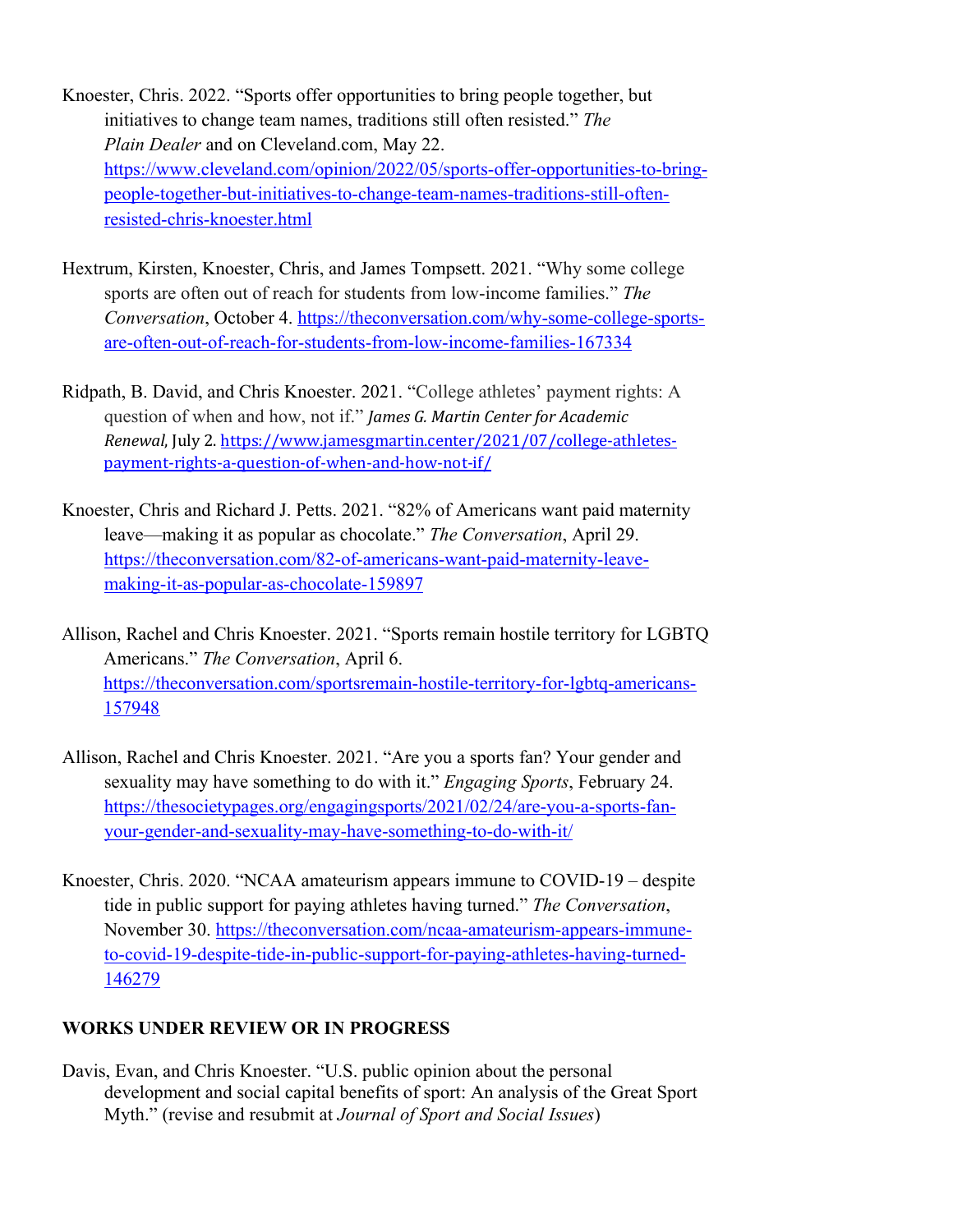- Hextrum, Kirsten, Knoester, Chris, and James Tompsett. "Who Plays, Persists, and Stands out in Interscholastic Athletics? Habitus, Parenting, Social Class and School-sponsored Sports." (revise and resubmit at *Sociology of Education*)
- Nothnagle, Emily, and Chris Knoester. "Sport participation and the development of grit." (revise and resubmit at *Leisure Sciences*)
- Knoester, Chris, Allison, Rachel, and Victoria T. Fields. "Re)constructing, Challenging, and Negotiating Sex/Gender in Sport: Public Opinions about Transgender Athletes' Rights, Rights for Athletes with Varied Sex Characteristics, Sex Testing, and Gender Segregation." (under review at *Sex Roles*)
- Knoester, Chris, and Matthew Knoester. "Social structure, culture, and the allure of Donald Trump in 2016." (under review at *PLOS ONE*)
- Tompsett, James, and Chris Knoester. Family Socioeconomic Status and College Attendance: A Consideration of Individual and School-Level Pathways." (under review at *Socius*)
- Allison, Rachel, and Chris Knoester "Patterns and predictors of the consumption and support of female sports activities."
- Hartmann, Doug, Knoester, Chris, and Teresa Swartz. "SES, race/ethnicity, and parental youth sport investments."
- Knoester, Chris. "Patterns of sports participation in childhood"
- Knoester, Chris. "Patterns of sports participation in adulthood"
- Knoester, Chris. "Patterns and predictors of parenting commitments to youth sports"
- Knoester, Chris. "Youth sports expenses: Patterns, predictors, and inequalities"
- Hartmann, Doug, Knoester, Chris, and Teresa Swartz. "How social class shapes youth sports expenditures: A mixed methods approach."
- Knoester, Chris, Hartmann, Doug, and Teresa Swartz. "Parents' perceived values in sports participation: A mixed methods inquiry into why and how parents invest in youth sports."
- Knoester, Chris, Hartmann, Doug, and Teresa Swartz. "(Inter) generational changes in youth sports participation experiences."
- Knoester, Chris, Hartmann, Doug, and Teresa Swartz. "(Inter)generational changes in youth sports commitments by parents."
- Hopkins, Tia, and Chris Knoester. "Socioeconomic statuses, family structures, communities, and level of sports participation attainment"

Knoester, Chris. "Implications of sports participation patterns for subjective health, over the life course."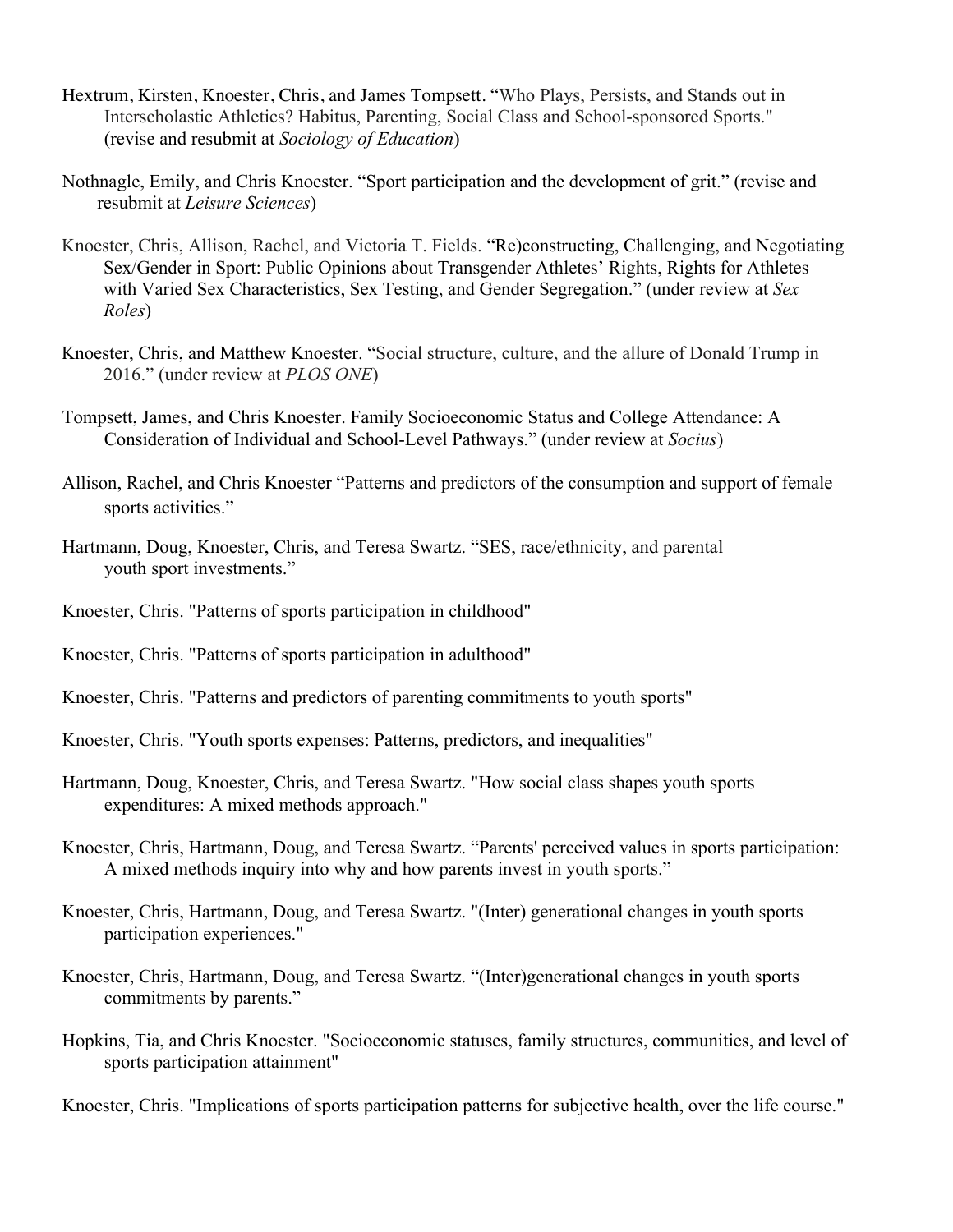- Knoester, Chris, and James Tompsett. "Implications of sports participation patterns for mental health, over the life course"
- Knoester, Chris, and Philip Veliz. "Implications of sports participation patterns for substance use, over the life course."
- Warner, Mariah, and Chris Knoester. "Mistreatment experiences in sports: Trends, categories, and perceived effects"
- Warner, Mariah, and Chris Knoester. " Racial Segregation in Youth Sport: A Comparative Framework Including Neighborhoods and Schools"
- Knoester, Chris, and B. David Ridpath. "Patterns and predictors of public opinions about the health contributions and risks of sports."
- Knoester, Chris, and Carter Rockhill. "Patterns and predictors of public opinions about racial-ethnic differences in athletic performance."
- Hextrum, Kirsten, Knoester, Chris, and James Tompsett. "Reconsidering Athletic Merit: Habitus, Class, and Chances to Play College Sports."
- Knoester, Chris, Hextrum, Kirsten, and James Tompsett. "Family socioeconomic statuses, race-ethnicity and boys' sport involvement."
- Knoester, Chris, Hextrum, Kirsten, Knoester, Chris, and James Tompsett. "Family socioeconomic statuses, race-ethnicity and girls' sport involvement."
- Hextrum, Kirsten, Knoester, Chris, and James Tompsett. "College athletes' experiences post-college."
- Tompsett, James, and Chris Knoester. "Family socioeconomic status and athletic aid."
- Tompsett, James, and Chris Knoester. Who receives college athletic scholarships?

#### **PRESENTATIONS**

- Warner, Mariah, and Chris Knoester. 2022. "Racial Segregation in Youth Sport: A Comparative Framework Including Neighborhoods and Schools." Presented at the (rescheduled) 2021 North American Society for the Sociology of Sport meetings, Montreal, QC, CA.
- Nothnagle, Emily, and Chris Knoester. 2022. "Sport participation and the development of grit." Presented at the (rescheduled) 2021 North American Society for the Sociology of Sport meetings, Montreal, QC, CA.
- Rockhill, Carter, and Chris Knoester. 2022. "Exploring involvement in sport and its effect on perceived differences between White and Nonwhite athletes: An analysis of Public Opinions from the National Sports and Society Survey." Presented at the (rescheduled) 2021 North American Society for the Sociology of Sport meetings, Montreal, QC, CA.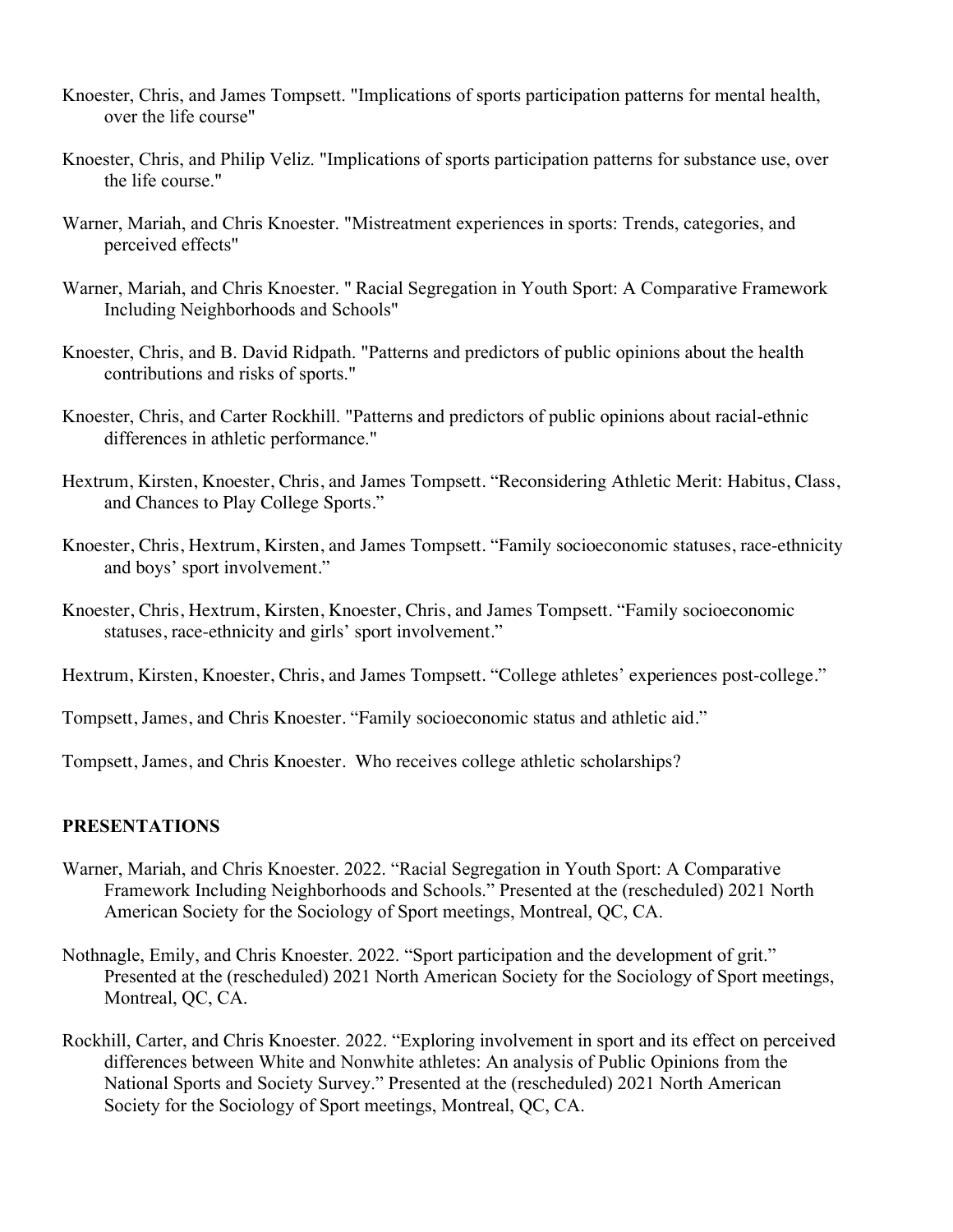- Tompsett, James, and Chris Knoester. 2022. "Who receives college athletic scholarships?" Presented at the (rescheduled) 2021 North American Society for the Sociology of Sport meetings, Montreal, QC, CA.
- Warner, Mariah, and Chris Knoester. 2021. "When kids hitting each other is okay: Examining U.S. adult support for youth tackle football." Presented at the 2021 American Sociological Association meetings (virtual presentation).
- Ridpath, B. David, Chris Knoester, and Rachel Allison. 2021. "Should College Athletes be Allowed to be Paid? A Study of Factors that Influence Public Opinions on Paying College Athlete." Presented at the 2021 College Sport Research Institute meetings (virtual presentation).
- Knoester, Chris, and Qi Li. 2020. "Preferences for Paid Paternity Leave Availability, Lengths of Leave Offerings, and Government Funding of Paternity Leaves in the U.S." Presented at the 2020 American Sociological Association meetings (virtual presentation).
- Allison, Rachel, and Chris Knoester. 2020. "Gender, Sexual, and Sports Fan Identities." Presented at the 2020 American Sociological Association meetings (virtual presentation).
- Li Qi, Chris Knoester, and Richard J. Petts. 2020. "Attitudes about Paid Parental Leave in the U.S." Presented at the 2020 American Sociological Association meetings (virtual presentation).
- Li, Qi, Chris Knoester, and Richard J. Petts. 2020. "Cross-national Attitudes about Paid Parental Leave Offerings for Fathers." Presented at the 2020 Population Association of America meetings (virtual presentation).
- Knoester. Chris, and Victoria Fields. 2019. "Mother-child engagement in sports and outdoor activities: Intensive mothering, purposive leisure, and implications for health and relationship closeness." Presented at the 2019 North American Society for the Sociology of Sport meetings, Virginia Beach, VA.
- Davis, Evan, and Chris Knoester. 2019. "Analyzing the Great Sport Myth: Evidence from the NSASS. Presented at the 2019 North American Society for the Sociology of Sport meetings, Virginia Beach, VA.
- Rockhill, Carter, and Chris Knoester. 2019. "Sports and Non-sports based Racial-Ethnic Prejudice." Presented at the 2019 North American Society for the Sociology of Sport meetings, Virginia Beach, VA.
- Tompsett, James, and Chris Knoester. 2019. "The making of a college athlete: High school experiences, socioeconomic advantages, and the likelihood of playing college sports." Presented at the 2019 North American Society for the Sociology of Sport meetings, Virginia Beach, VA.
- Knoester, Chris. 2019. "U.S. Sports Involvement Patterns during Youth and Adulthood: Findings from the National Sports & Society Survey." Presented at the 2019 Play the Game conference, Colorado Springs, CO.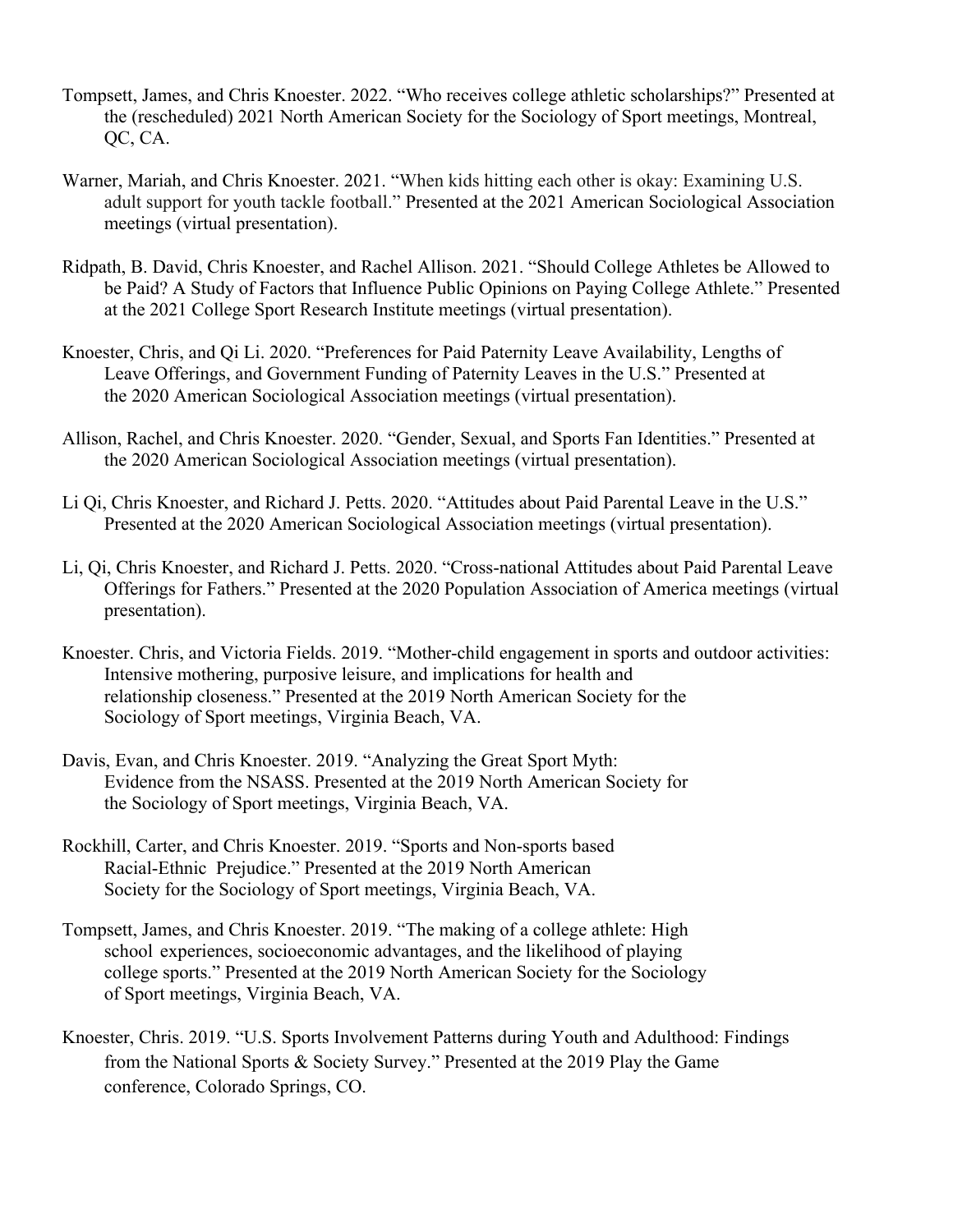- Knoester, Chris, Li, Qi, and Richard J. Petts. 2019. "Attitudes about paid parental leave: A cross-national analysis." Presented at the 2019 American Sociological Association Meetings, New York, NY.
- Petts, Richard J., Carlson, Daniel L., and Chris Knoester. 2019. "If I [take] leave, will you stay? Paternity leave and relationship stability." Presented at the 2019 Population Association of America meetings, Austin, TX.
- Petts, Richard J., Knoester, Chris, and Jane Waldfogel 2019. "Length of paternity leave and children's reports of father-child relationships and delinquency." Presented at the 2019 Population Association of America meetings, Austin, TX.
- Knoester, Chris, and James Tompsett. 2018. "Sports Involvement Patterns through Youth and Adulthood: Initial Findings from the National Sports and Society Survey." Presented at the 2018 North American Society for the Sociology of Sport meetings, Vancouver, Canada.
- Knoester, Chris, Richard J. Petts, and Brianne Pragg. 2018. "Paternity Leave-Taking and Father Involvement among Disadvantaged Fathers in the U.S." Presented at the 2018 Society for Longitudinal and Life Course Studies International Conference, Milan, Italy.
- Petts, Richard J. and Chris Knoester . 2018. "Paternity Leave and Relationship Quality and Conflict: Variations by Gender and Mothers' Work Status." Presented at the 2018 American Sociological Association meetings, Philadelphia, PA.
- Petts, Richard J. and Chris Knoester. 2018. "Predictors and Consequences of Leave -Taking among American Fathers." Presented at the 2018 International Network on Leave Policies & Research annual seminar, Toronto, Canada.
- Petts, Richard J. and Chris Knoester. 2018. "Paternity Leave and Relationship Quality and Conflict: Variations by Gender and Mothers' Work Status." Presented at the 2018 Work and Family Researchers Network conference, Washington, D.C.
- Petts, Richard J. and Chris Knoester. 2018. "Does Taking Paternity Leave Help to Improve Parental Relationships?" Presented at the 2018 Population Association of America meetings, Denver, CO.
- Knoester, Chris. 2017. "Introduction to the National Sports & Society Survey." Presented at the 2017 North American Society for the Sociology of Sport meetings, Windsor, Canada.
- Petts, Richard J., and Chris Knoester. 2017. "Attitudes, patterns, and predictors of paternity leave-taking among U.S. fathers." Presented at the 2017 American Sociological Association meetings, Montreal, Canada.
- Petts, Richard J., and Chris Knoester. 2017. "Paternity leave-taking and father involvement." Presented at the 2017 Population Association of America meetings, Chicago, IL.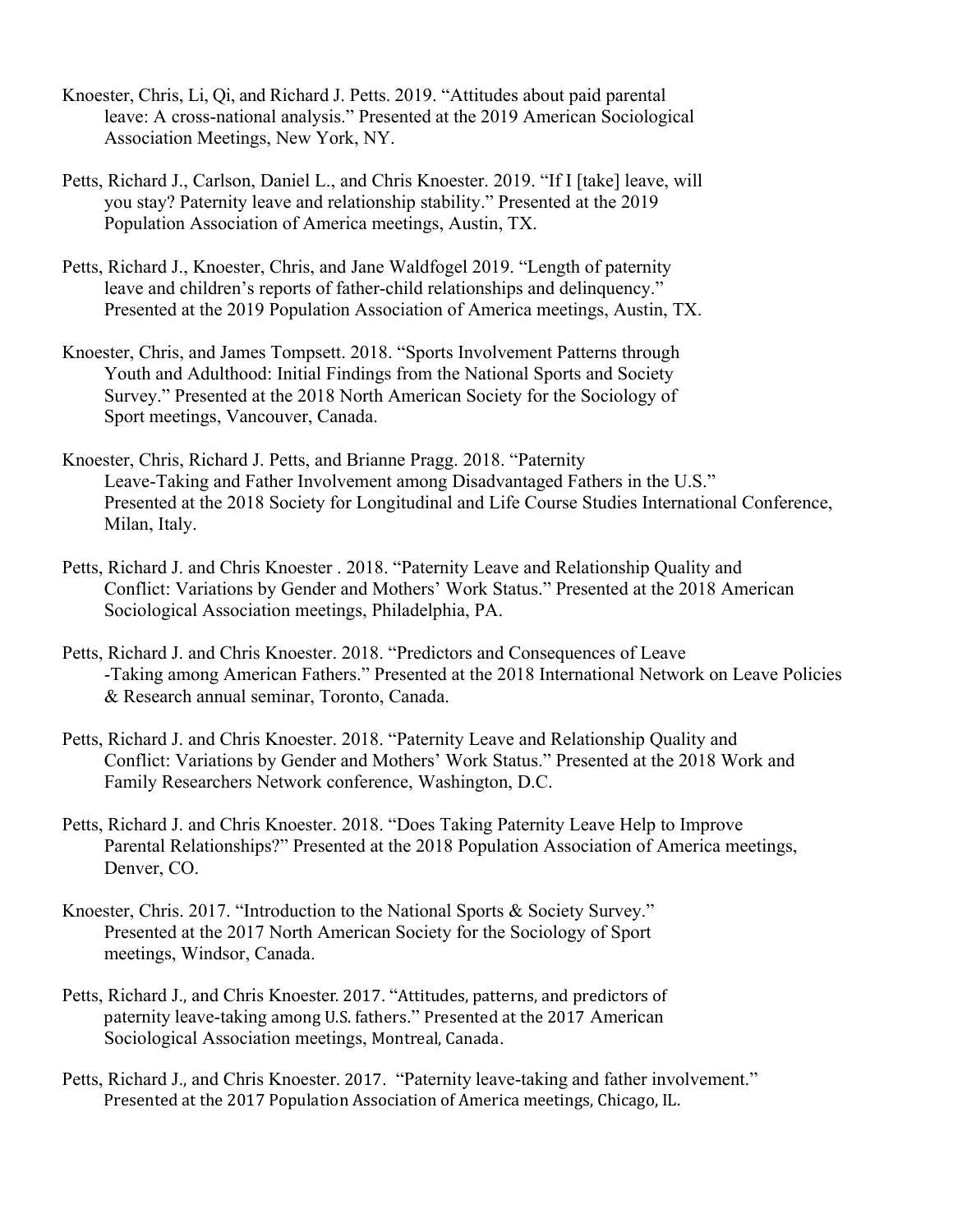- Randolph, Theo, and Chris Knoester. 2016. "Patterns, predictors, and implications of father-child interactions in sports and outdoor activities." Presented at the 2016 North American Society for the Sociology of Sport meetings, Tampa, FL.
- Petts, Richard J., and Chris Knoester. 2016. "Paternity Leave-Taking in the United States." Presented at the 2016 American Sociological Association meetings, Seattle, WA.
- Pragg, Brianne, and Chris Knoester. 2015. "Parental leave usage among disadvantaged fathers." Presented at the 2015 American Sociological meetings, Chicago, IL.
- Knoester, Chris, and Richard Petts. 2014. "Parenting aggravation among disadvantaged fathers." Presented at the 2014 American Sociological Association meetings, San Francisco, CA.
- Carlson, Daniel L., and Chris Knoester. 2009. "Family structure and the intergenerational transmission of gender ideology." Presented at the 2009 American Sociological Association meetings, San Francisco, CA.
- Knoester, Chris, Petts, Richard J., and David J. Eggebeen. 2005. "When does fatherhood most matter for men's lives?" Presented at the 2005 National Council on Family Relations meetings, Phoenix, AZ.
- Knoester, Chris, Haynie, Dana L., and Crystal Stephens. 2005. "Parenting practices and adolescents' friendship networks." Presented at the 2005 American Sociological Association meetings, Philadelphia, PA.
- Stephens, Crystal M., Lisa M. Leach, and Chris Knoester. 2004. "Changing Family Ties." Presented at the 2004 American Sociological Association meetings, San Francisco, CA.
- Knoester, Chris and Anna Cunningham. 2004. "The significance of fatherhood experiences for single, cohabiting, and married men's lives." Presented at the 2004 Population Association of America meetings, Boston, MA.
- Cunningham, Anna and Chris Knoester. 2003. "Family structure, gender, and parents' psychological well-being. Presented at the 2003 American Sociological Association meetings, Atlanta, GA.
- Knoester, Chris and David J. Eggebeen. 2002. "The effects of the transition to parenthood and subsequent children on men's lives." Presented at the 2002 National Council on Family Relations meetings, Houston, TX.
- Knoester, Chris and Dana L. Haynie. 2002. "Community context, social integration into family, and youth violence." Presented at the 2002 American Society of Criminology Meetings, Chicago, IL.
- Knoester, Chris. 2001. "Transitions in young adulthood and the relationship between parent and child well-being." Presented at the 2001 American Sociological Association meetings, Anaheim, CA.

Eggebeen, David J., and Chris Knoester. "Does fatherhood matter for men?" Presented at the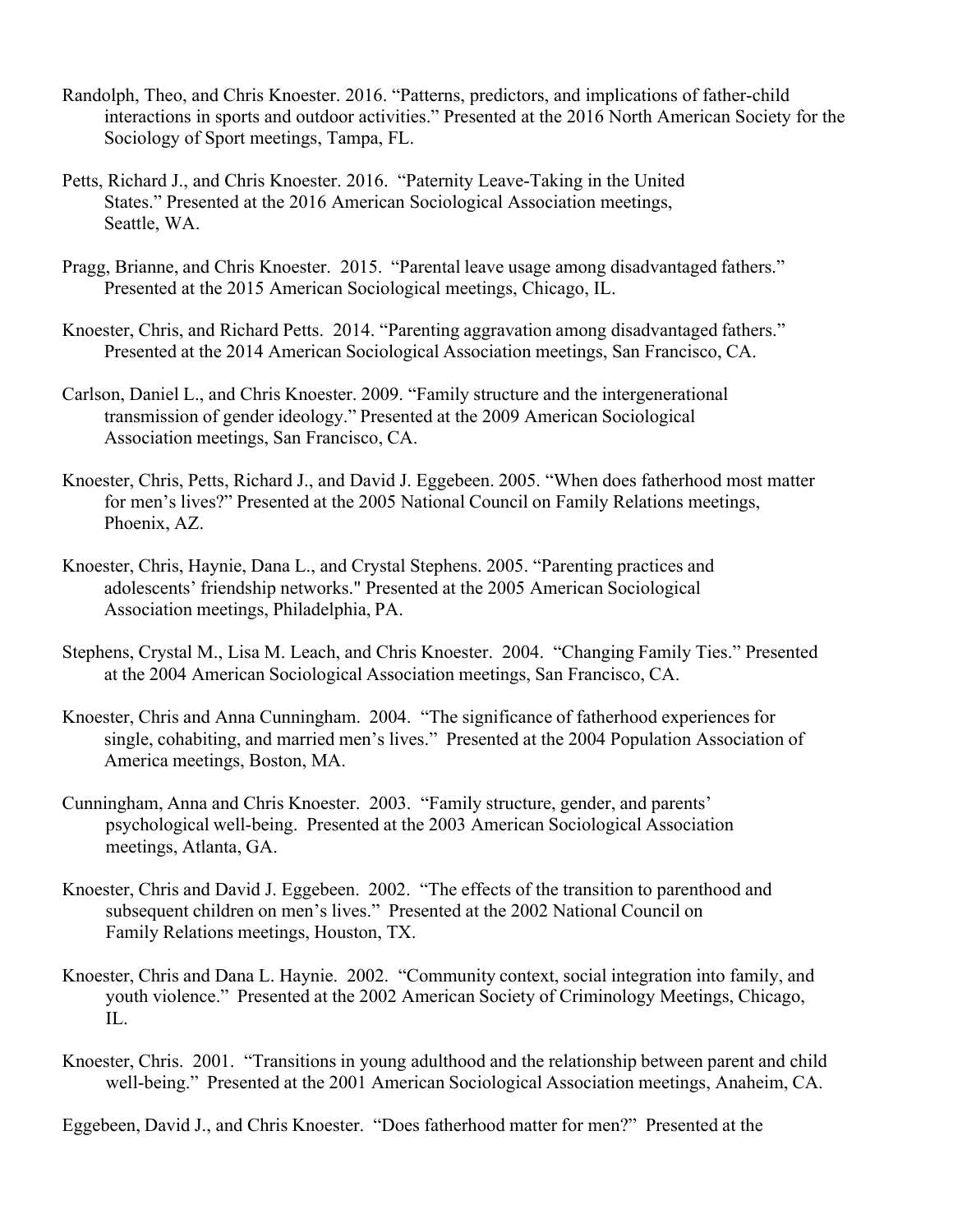2000 Population Association of America meetings, Los Angeles, CA.

- Knoester, Chris. 2000. "Intertwined lives: Exploring the effects of offspring's outcomes." Presented at the 2000 National Council on Family Relations meetings, Minneapolis, MN.
- Knoester, Chris. 2000. "The implications of childhood behavior problems for well-being in young adulthood." Presented at the 2000 American Sociological Association meetings, Washington, D.C.
- Knoester, Chris. 1998. "Barriers to divorce: When are they effective? When are they not?" Presented at the 1998 American Sociological Association meetings, Los Angeles, CA.
- Knoester, Chris. 1998. "Wife's annual income and the probability of divorce." Presented at the 1998 National Council on Family Relations meetings, Milwaukee, WI.

# **MEDIA APPEARANCES**

Research expertise represented in outlets that include:

*The New York Times, The Washington Post, The Wall Street Journal, The Atlantic, The Nation, Bloomberg, Forbes, U.S. News & World Report, Salon,* the *BBC*, AP News, *UPI, CNN, National Review, WebMD, Yahoo!, MSN Money, St. Louis Post-Dispatch, Houston Chronicle, The Plain Dealer, The Charlotte Observer, Contexts, WWJ News Radio, WOSU Public Media, NewsNation Morning in America, and dozens of local TV affiliates*

Plus, highlighted in *Ohio State Research News* press releases:

Grabmeier, Jeff. 2022. "Americans love football, but differ on whether kids should play: About 50% now think the sport is inappropriate for youth." *Ohio State News*, March 30. https://news.osu.edu/americans-love-football-but-differ-on-whether-kids-shouldplay/#:~:text=Football%20may%20be%20America's%20most,kids%2C%20while%2050%25%20 disagreed

Grabmeier, Jeff. 2022. "Women who love sports don't necessarily attend more games: Study finds most American women are 'moderate' fans." *Ohio State News*, January 3. https://news.osu.edu/women-who-love-sports-dont-necessarily-attend-more-games/

Grabmeier, Jeff. 2021. "Many Americans don't see sports as promoting love of country: Study finds some groups more likely to see patriotic messages." *Ohio State News*, November 30. https://news.osu.edu/many-americans-dont-see-sports-as-promoting-love-of-country/

Grabmeier, Jeff. 2021. "Race, politics divide Americans on sports issues: Study finds gaps on paying college athletes, anthem protests." *Ohio State News*, July 16. https://news.osu.edu/racepolitics-divide-americans-on-sports-issues/

Grabmeier, Jeff. 2021. "People across the world favor paid parental leave, study finds: Americans are also supportive, but with some caveats." *Ohio State News*, June 25. https://news.osu.edu/people-across-the-world-favor-paid-parental-leave-study-finds/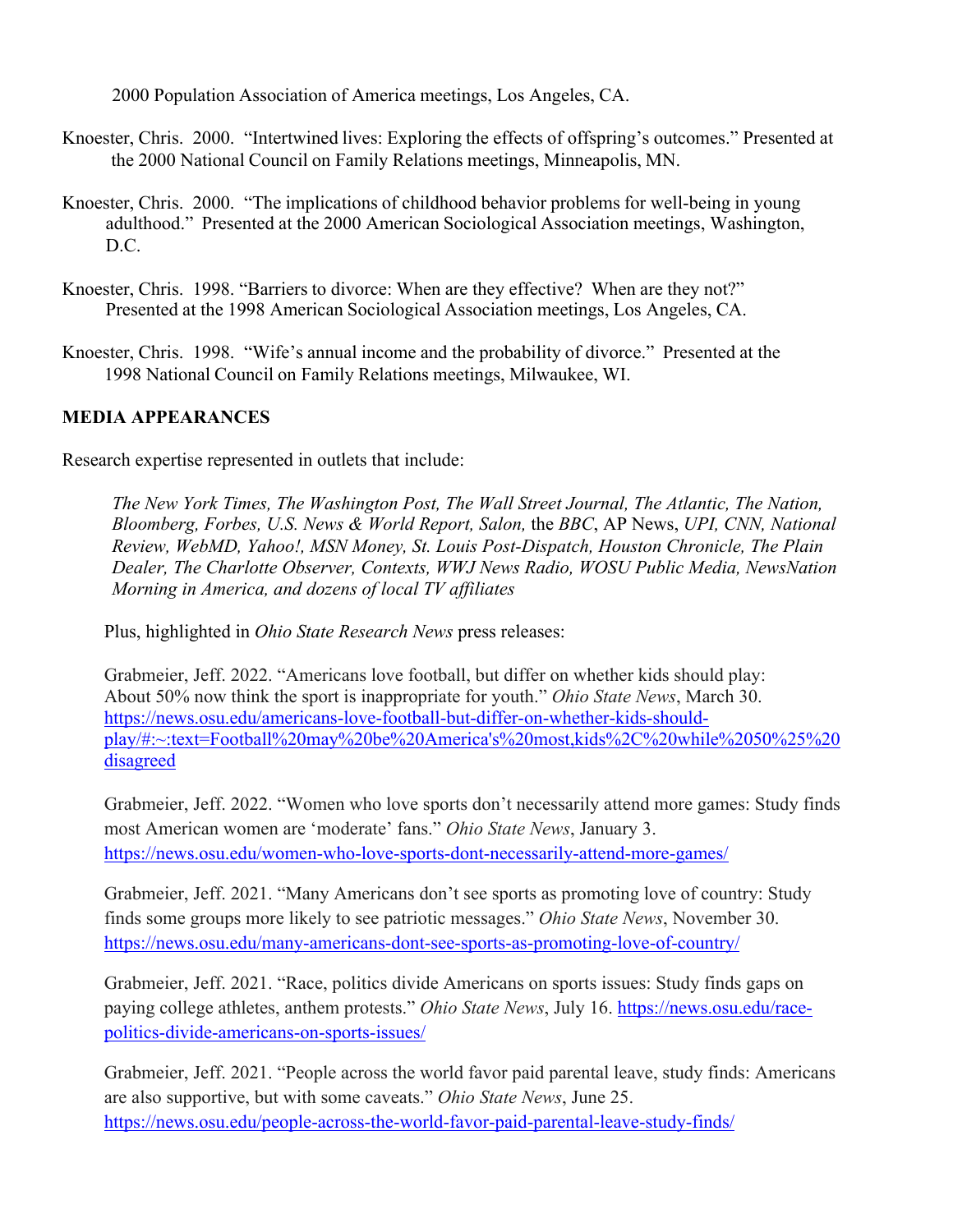Grabmeier, Jeff. 2021. "Want to play college sports? A wealthy family helps: Athletic talent isn't all that is needed to succeed, study finds." *Ohio State News*, April 30. https://news.osu.edu/wantto-play-college-sports-a-wealthy-family-helps/

Grabmeier, Jeff. 2021. "Americans like sports, but heterosexual men especially do: Study finds that gender and sexuality predict sports fandom." *Ohio State News*, January 29. https://news.osu.edu/americans-like-sports-but-heterosexual-men-especially-do/

Grabmeier, Jeff. 2020. "51% of Americans agree paying college athletes should be allowed: Race and traditionalism linked to views, study finds." *Ohio State News*, November 24. https://news.osu.edu/51-of-americans-agree-paying-college-athletes-should-be-allowed/

Grabmeier, Jeff. 2005. "Parents can help teens choose 'good' friends, study finds." *Ohio State News*, August 11. https://news.osu.edu/parents-can-help-teens-choose-good-friends-study-finds/

# **PUBLIC POLICY AND LEGAL TESTIMONY**

Research expertise introduced in testimony:

- In support of parental rights and responsibilities via HB508, before the Ohio House Civil Justice Committee in 2022
- In support of Alston, in the landmark 2021 NCAA v. Alston Supreme Court case about athletes' rights and compensation
- In support of paid leave, before the U.S. House Ways & Means Committee in 2021
- In support of paid leave via SB580, before the Pennsylvania Senate Labor & Industry Committee in 2020

# **DEPARTMENTAL SERVICE**

| 2001-2003 | Graduate Studies Committee           |
|-----------|--------------------------------------|
| 2003-2004 | Grade Grievance Committee            |
| 2004-2005 | Chair, Grade Grievance Committee     |
| 2005-2006 | Brown Bag Series Organizer           |
| 2005-2006 | Research and Awards Committee        |
| 2006-2007 | Executive Committee                  |
| 2006-2007 | Library Representative               |
| 2006-2007 | Spring Awards Luncheon Organizer     |
| 2007-2008 | <b>Research and Awards Committee</b> |
| 2007-2008 | Salary/Workload Committee            |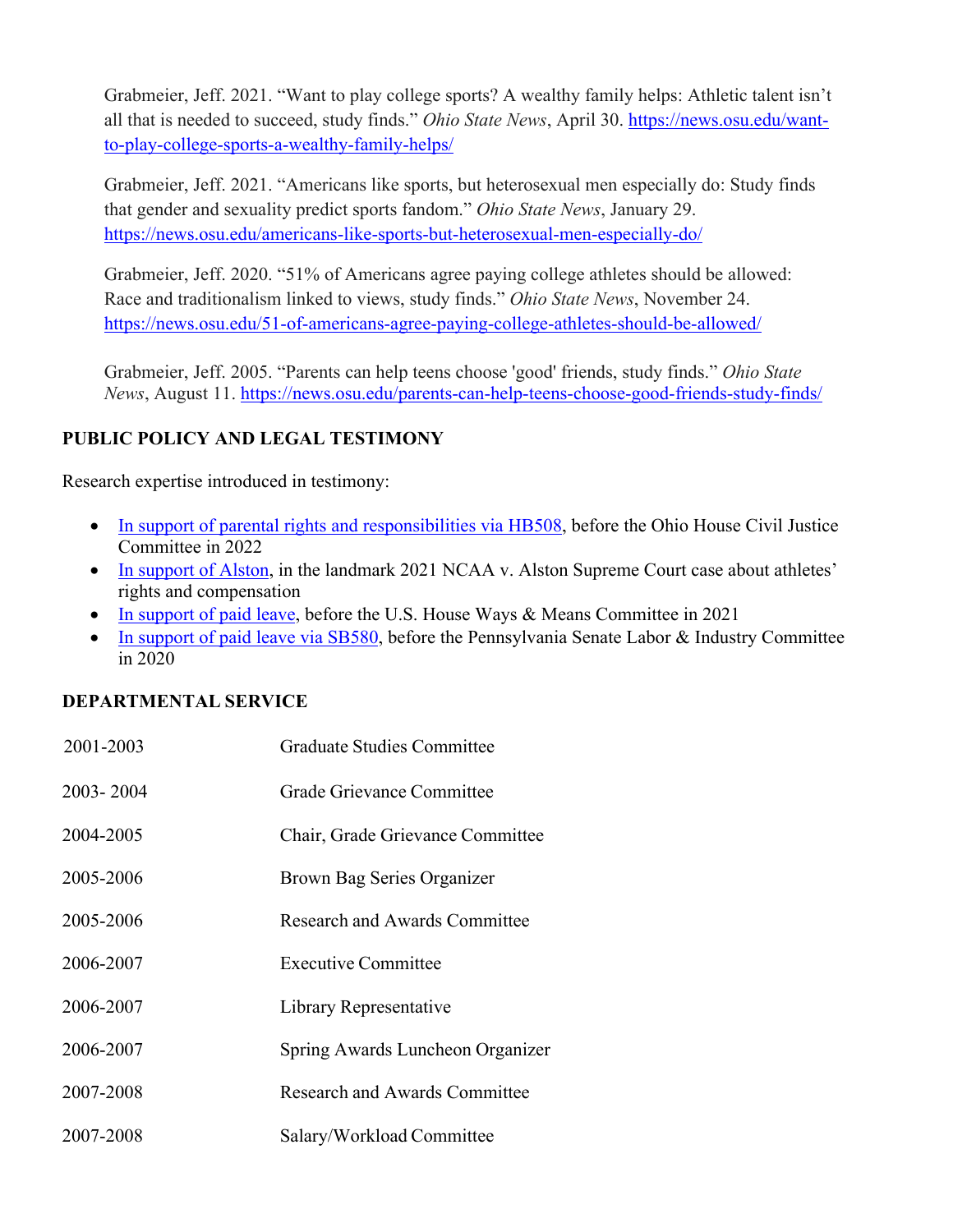| 2008-2009                       | Chair, Spring Awards Ceremony Organizers            |  |
|---------------------------------|-----------------------------------------------------|--|
| 2008-2009                       | Undergraduate Studies Committee                     |  |
| 2009-2010                       | Spring Awards Luncheon Organizer                    |  |
|                                 |                                                     |  |
| 2010-2012                       | Undergraduate Studies Committee                     |  |
| 2010-2012                       | Library Representative                              |  |
| 2012-2013                       | Graduate Studies and Graduate Admissions Committee  |  |
| 2012-2013                       | Diversity and Inclusion Committee                   |  |
| 2013-2014                       | Undergraduate Studies and Grade Grievance Committee |  |
| 2014-2015                       | Chair, Computer/Laboratory Committee                |  |
| 2014-2015                       | <b>Executive Committee</b>                          |  |
| 2015-2016                       | Graduate Studies and Graduate Admissions Committee  |  |
| 2016-2017                       | Computer/Laboratory Committee                       |  |
| 2016-2017                       | Salary/Workload Committee                           |  |
| 2017-2018                       | Computer/Laboratory and Website Updates             |  |
| 2017-2018                       | Chair, Form-Huber Colloquium Committee              |  |
| 2019-2020                       | Graduate Studies and Graduate Admissions Committee  |  |
| 2019-2021                       | Chair, Spring Awards Luncheon Organizers            |  |
| 2020-2021                       | Library Representative                              |  |
| 2021-2022                       | Salary/Workload Committee                           |  |
| 2020-                           | Chair, Instructional Development Committee          |  |
| <b>OTHER UNIVERSITY SERVICE</b> |                                                     |  |

| 2008 | Advisor, Summer Research Opportunities Program |
|------|------------------------------------------------|
| 2009 | Advisor, Summer Research Opportunities Program |
| 2009 | Mentor, CJRC Summer Research Institute         |